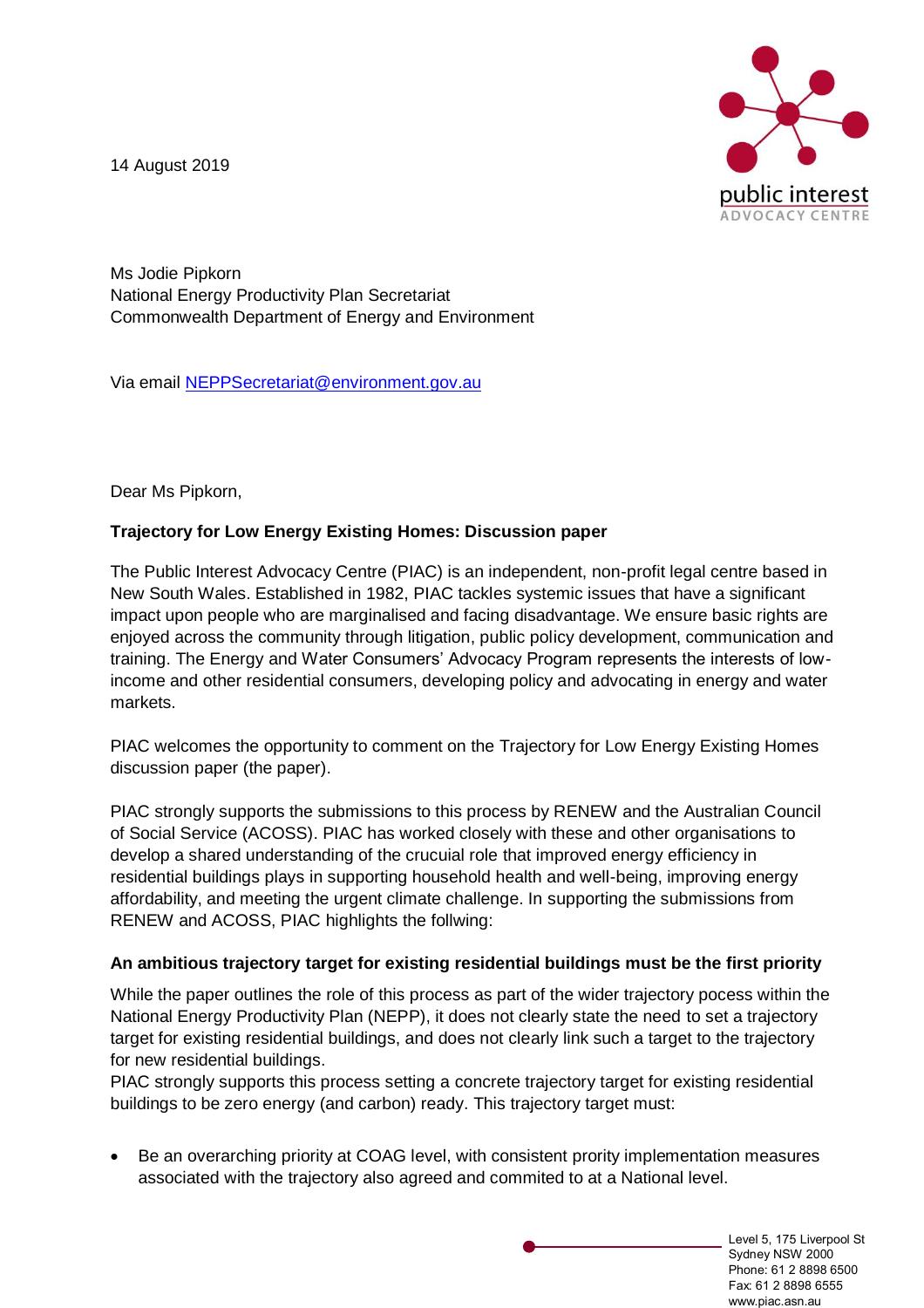- Involve a target end date for zero energy (and carbon) existing buildings that is achieveable, but ambititous, reflecting the significant benefits to be gained in improvements to residential energy efficiency, and the urgency of the climate crisis. For instance, a target may set 2050 as the date for all existing residential buildings to be zero energy (and carbon) ready. This could be measured according to an agreed rating and monitoring system, consistent with that applied to new buildings, to be developed in the first stage of the trajectory implementation process.
- Set equally ambitious interim targets that have increasingly stringent standards and expedite general improvements to the energy efficiency of existing residential buildings. This can be done by prioritising implementation measures that deliver the most significant gains (targeting buildings by type) and that are most likely to positively impact vulnerable or disadvantaged households such as private renters and social housing tenants.

## **Policy priorities implemented as a result of the trajectory process must be systemic and scaleable, nationally consistent, and resistant to Governmental budget changes.**

Addressing the inefficiency of existing residential buildings on the scale required of the trajectory process necessitates consistency at a national level on an ongoing basis. Accordingly, the process should identify and prioritise measures that:

- Are able to be consistently agreed and applied across all jurisdictions.
- Are resilient to differences and changes in jurisdictional and Commonwealth government funding priorities. This means that the policies should target standards, market and system changes that can not only be increased over the course of the trajectory, but are not directly reliant upon Government funding, and endure independently of any direct program funding.
- Enable and facilitate policies which leverage complementary investment and expand the accrued benefits of the trajectory target objectives. For example, minimum standards and mandatory ratings schemes can be enabled by tax incentives and other incentives that encourage investment to achieve health, energy system, or environmental benefits.

In this context, PIAC supports ACOSS and RENEW in strongly recommending that the Paper reframe the identified policies to prioritise:

- Development of a consistent, rigorous energy ratings system that can be applied to existing buildings.
- Mandatory disclosure of efficiency ratings for owner-occupied homes as a an interim stage towards mandatory minimum standards for homes at the point of sale.
- Mandatory minimum efficiency standards for rental homes with disclosure of efficiency standards at point of lease.
- Energy efficiency improvements to public and community housing that represent best practice in advance of the ultimate trajectory target.